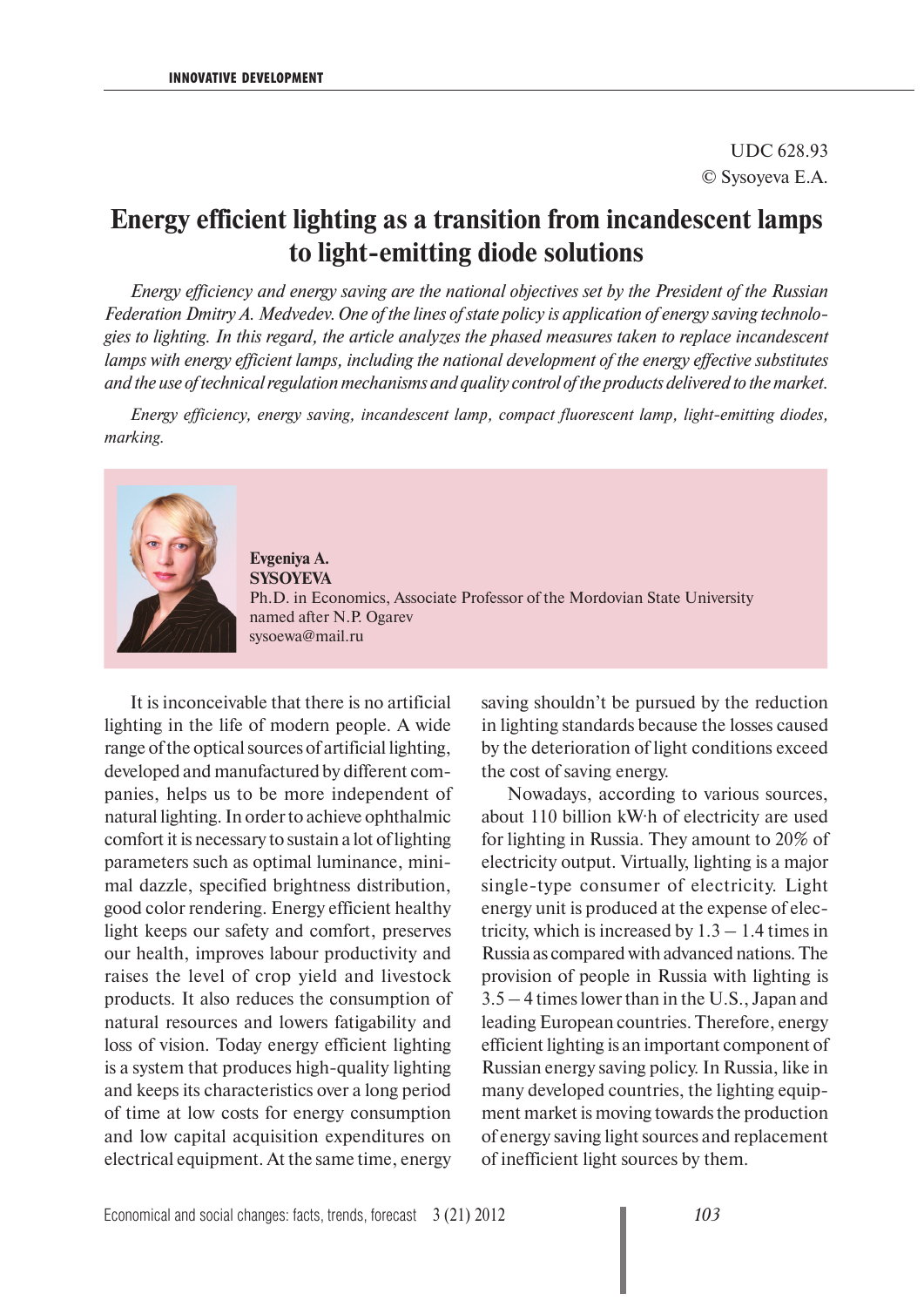In this regard, it will be possible to achieve a great result such as 34 billion kW·h of saving energy per year in  $5 - 6$  years if a necessary range of modern energy saving light sources corresponding to technical features are used extensively. This will provide an opportunity to increase light energy consumption by 1.5 times and spend 18 kW·h to produce 1 Mlm·h, but not 28 kW·h as today [1].

Industrial and housing premises are the most intensive electric energy consumers in our country. More than 70% of the total light sources are used by them. Primarily, the problem of energy saving in industrial and housing lighting can be solved through the widespread use of new highly efficient light sources. It is necessary to replace incandescent lamps, which efficiency is  $3 - 5\%$ , with fluorescent lamps including compact ones, which efficiency is 5 times higher.

The Russian Government has passed a whole number of laws aimed at the improvement of energy efficiency, including the Federal Law No. 261-FL dated November 23, 2009 "On energy saving and improvement of energy efficiency and on amendments to certain legislative acts of the Russian Federation" (hereinafter referred to as the Federal Law "On energy saving"). This law has determined the state regulation in the field of energy saving and energy efficiency of products, providing for the prohibition or restriction of production and turnover of goods with low energy efficiency in the Russian Federation, if there are the similar goods with high energy efficiency in circulation and their amount meets the population's demand. According to this law, energy efficiency includes "the characteristics reflecting the ratio between useful effect of energy resources and the energy expenditures produced in order to obtain such an effect in relation to production and process technology" [3]. The Federal Law "On energy saving" has become a major factor in the development of energy saving lamps market.

According to the law, 100-watt and more incandescent lamps, which can be used in AC circuits for lighting, have been banned since January 1, 2011. Since January 1, 2012 it has been prohibited to order for state and municipal needs 100-watt and more incandescent lamps, which can be used in AC circuits for lighting. In order to implement the requirements to reduce the turnover of electric incandescent lamps sequentially, it could be prohibited to use in the territory of the Russian Federation 75-watt and 25-watt incandescent lamps, which can be used in AC circuits for lighting, since January 1, 2013 and January 1, 2014, respectively [3].

This means that the production of 100-watt and more incandescent lamps have been stopped since January 1, 2011. The producing and sale of 75 watt incandescent lamps could be banned since January 1, 2013. These lamps should have been withdrawn from the production and sale by January 1, 2014.

This law favours the active development of the Russian market of energy saving lamps. In this regard, Russia follows lead of other developed countries, where the similar measures have been taken. According to the assessment of Rusnano (Russian Corporation of Nanotechnologies), in 2010 42% of the world markets were occupied by compact fluorescent lamps, 6 % – by LED lamps and about  $52\%$  – by incandescent lamps. The Russian market counted to 6% of compact fluorescent lamps, 4% of LED lamps and about 90% of incandescent bulbs in the same period.

Due to the ban on production and turnover of incandescent lamps in Russia, it was reasonable to raise a question about the appearance of high-efficient energy lamps at the light market. They are compact fluorescent lamps with integral starting controller and standard screw caps, which could substitute for incandescent light bulbs. Such lamps save a lot of energy because their light output is  $4 - 5$  times greater than the light efficiency of incandescent bulbs.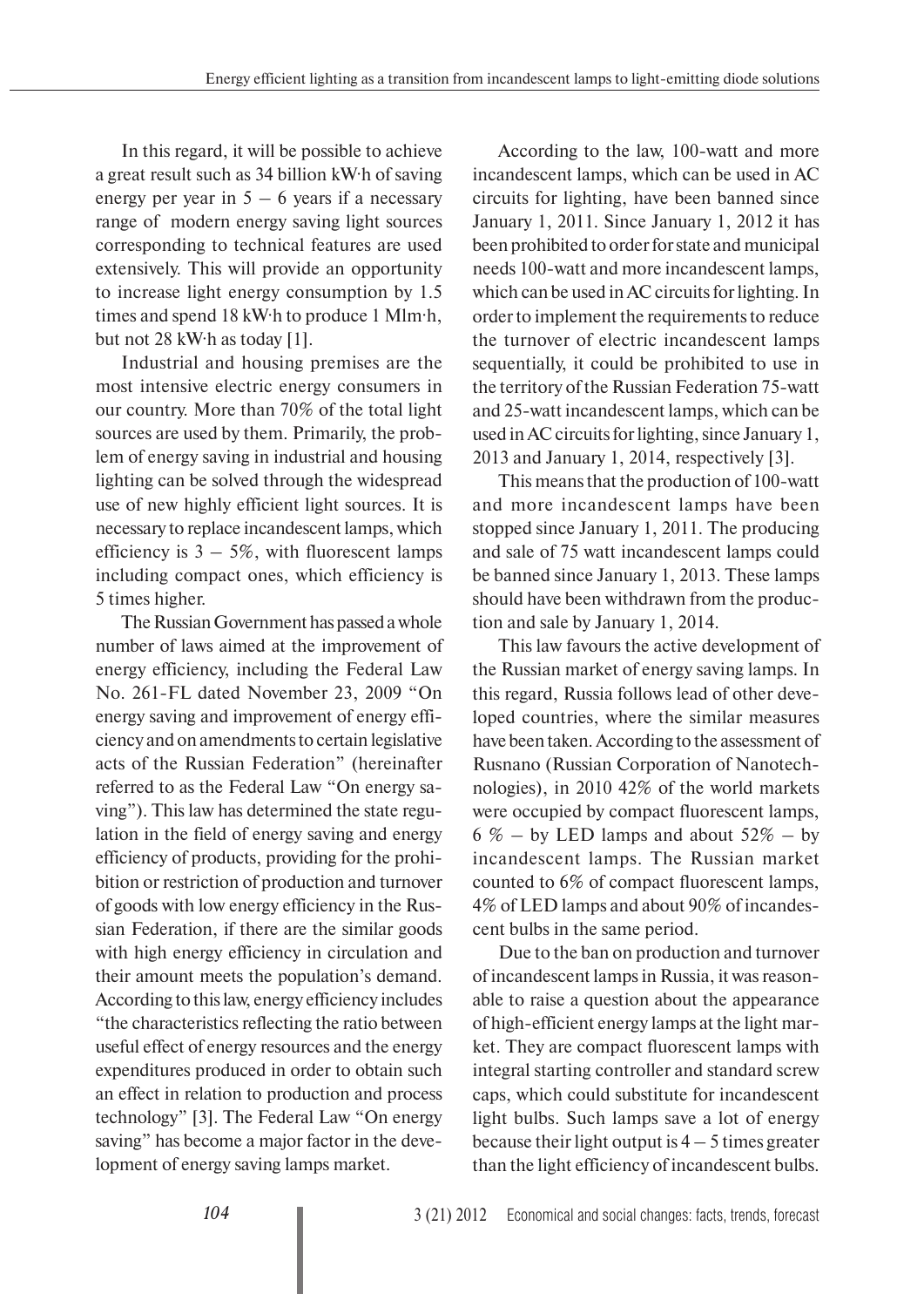Sales volume of the Russian retail market of compact fluorescent lamps amounted to 16 billion rubles in 2011. Budget institutions of Moscow, St. Petersburg, the Bryansk Oblast, Voronezh, Tyumen and Tomsk switched over to the use of such lamps. It is necessary to emphasize that the Russian lighting equipment market is presented by import compact fluorescent lamps made in China, as a rule. Most Russian companies only assemble compact fluorescent lamps out of Chinese component parts. There is no approved manufacture of component parts for fluorescent lamps in Russia. At the same time, there is a full manufacturing cycle to produce incandescent lamps in electric-bulb plants.

It is also necessary to point out the shortcomings of compact fluorescent lamps. Firstly, they include high cost of these lamps. For comparison, the average price of incandescent lamps in Russia is only about 11.8 rubles; compact fluorescent lamps cost 131.8 rubles. It should be noted that there are a lot of fluorescent lamps of low quality in the lighting equipment market in Russia. Average declared service life of these lamps is  $8000 - 10000$ hours, but it doesn't exceed 4000 – 4500 hours according to the opinion of consumers. So, it has been overstated by 2 times or more.

The measuring and testing results, founded by the Testing laboratory of the State Unitary Enterprise of the Republic of Mordovia "Centre for Test Run and Implementation of Scientific and Research Institute of Lighting Sources named after A.N. Lodygin" in 2011, proved that Chinese compact fluorescent lamps "Ekola" had lower values of light and luminous efficiency, and therefore they didn't meet the requirements of GOST R 53879- 2010 (IEC 60969:1988) and the RF Government Decree № 602 "On approval of requirements for lighting devices and electrical lamps used in AC circuits for lighting" dated 20 July, 2011. There is also an unsolved problem

of mercury-containing compact fluorescent lamps recycling.

It should be noted that compact fluorescent lamps are characterized by a stroboscopic effect. It is a pulsating light beam, which can have a negative impact on the human sight. There is an opinion of foreign dermatologists that the people, who have high light sensitivity of their skin, can suffer from compact fluorescent lamps.

In accordance with the global energy saving trends, a major part is assigned to LED light sources and LED lighting systems as the most efficient, economical and safe. The use of lightemitting diodes in illuminating engineering is also developed. According to experts, these products will gradually put traditional light sources out of the market within the next ten years.

The main criteria for the predominant use of LED sources in lighting, even in comparison with promising energy efficient gas-discharge lamps, are the following: low energy consumption during operation; a great service life – up to  $50 - 60$  thousand hours (it is more by  $5 -$ 10 than service life of fluorescent lamps); the absence of pulsations of light characteristics; the ability to work both at low and high ambient temperatures (from -50  $\degree$  C up to +60  $\degree$  C), that is especially important for cold and hot regions of our country; resistance to mechanical effects; a high level of security (they don't contain harmful substances, ultraviolet or infrared radiation, mercury, they are not dangerously explosive, etc.) [1]. It is an incomplete list of the advantages of LED light sources.

Our country has begun to develop and use light-emitting diode sources. But unfortunately, this process is too slow. The first samples of Russian LED lamps have come into the market in Moscow and St. Petersburg. The cost of a lamp from the first parcel is about 1 thousand rubles. It is planned that the price will have dropped to 250 rubles by 2014.